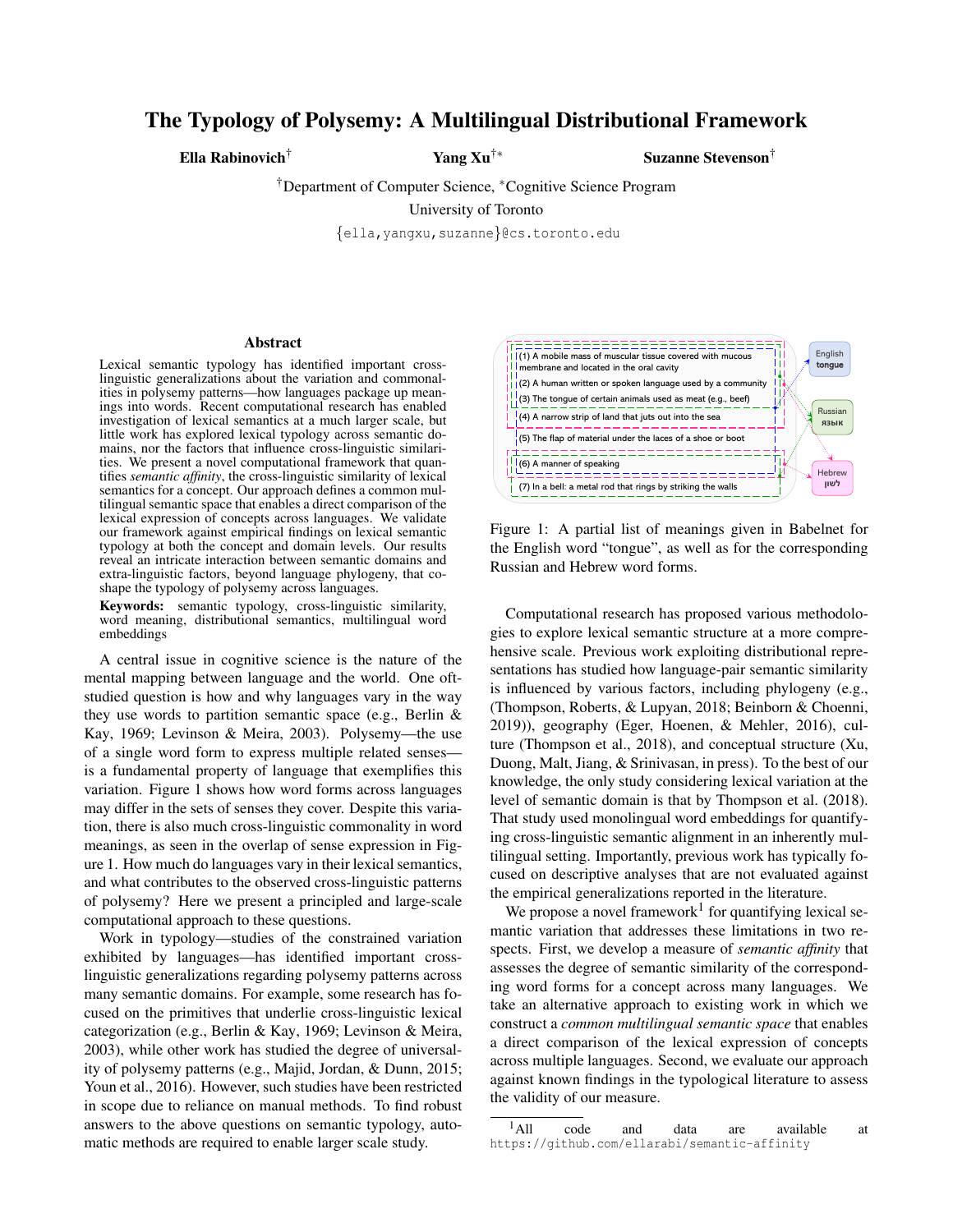## Background on Lexical Semantic Variation

We focus on some key findings regarding lexical variation and factors that influence it, at the level of individual concepts, domains, and languages. We summarize these empirical findings in Table 1, which we will assess our framework against.

Individual Concepts. Semantic change is an important source of polysemy, and factors that influence that process may also influence the degree of semantic affinity of concepts. A number of studies have shown that the rate of semantic change is correlated with the psycholinguistc factors of frequency and degree of polysemy (estimated by number of senses), and minimally correlated with word length (a proxy of frequency) when frequency and polysemy are both controlled for (e.g., Hamilton, Leskovec, & Jurafsky, 2016). Pagel, Atkinson, and Meade (2007) also found that numbers (e.g., "two") are slowest to change among the grammatical categories, which follow a specified order (Table 1).

Semantic Domains. Recently, much research on lexical semantic typology has studied cross-linguistic universals and principles of variation in patterns of polysemy (e.g., Berlin & Kay, 1969; Levinson & Meira, 2003; Majid et al., 2015; Youn et al., 2016). Two studies in particular enable us to assess the relative level of semantic affinity across different semantic domains. First, Majid et al. (2015), using naming tasks to elicit lexical data, manually determine an ordering of the degree of semantic variation among four conceptual domains across 12 Germanic languages; see Table 1. Second, Youn et al. (2016), using manual translation across 81 languages, found that a set of 23 basic concepts pertaining to the physical environment exhibits "universal tendencies" in lexical semantics—i.e., has a high degree of cross-linguistic similarity. In particular, they show that this similarity is unaccounted for by phylogeny, geography, or climate (with one exception, which we return to in our results). Interestingly, Regier, Carstensen, and Kemp (2016) did find an effect of environmental factors on the cross-linguistic lexicalization of "snow" and "ice" (but this subdomain is too small to assess).

Language-Level Influences. Studies quantifying similarity between pairs of languages have exploited distributional properties extracted from monolingual (e.g., Beinborn & Choenni, 2019; Thompson et al., 2018) or bilingual (Eger et al., 2016) semantic spaces. The findings by and large highlight the correlation between languages' semantic and *phylogenetic* similarity (Beinborn & Choenni, 2019). Correlations of geographical (Eger et al., 2016) and cultural (Thompson et al., 2018) factors with cross-linguistic semantic similarity have been shown. However, an analysis of their influence across various semantic domains, and evaluation against empirical observations, have been lacking.

Our Approach. Our work is closely related to that by Thompson et al. (2018), who presented a large-scale study of cross-linguistic semantic alignment at the level of the domain. That study used monolingual semantic spaces to quantify cross-linguistic semantic alignment, where the similarity between words representing a concept in two languages was estimated indirectly through the proximity of these words to their (partial) neighbourhood in individual spaces. Our work explores an alternative approach based on *semantic affinity*, which differs in that we: (1) quantify cross-linguistic semantic similarity in a direct and unmediated way, by constructing a common multilingual semantic space shared across languages of interest; (2) evaluate this framework against empirical findings in the literature, a critical aspect that was not explored in the previous work; and (3) leverage this framework to perform analysis of factors—both linguistic and extralinguistic—that influence semantic affinity of a concept, at the levels of a single concept and a domain.

### **Datasets**

Translation Sets. Measuring cross-linguistic semantic affinity of a concept requires a set of words representing that concept in various languages. We used NorthEuralex (Dellert et al., 2017), a large lexicostatistical database providing accurate (manual) translations of over 1000 basic concepts in 107 languages from 20 distinct language families of Northern Eurasia, including over 30 Indo-European languages. Each concept, represented by a corresponding German term, is annotated for part-of-speech (POS), and links to a set of word forms representing this concept in other languages. This yields a set of common concepts, spanning multiple domains, and including accurate translations of the same concept into words across multiple languages. Since these words naturally have various additional meanings across the languages, reflecting various patterns of polysemy, this introduces a natural testbed for our analysis. Despite limitations due to known quality control issues, $\frac{2}{3}$  this is one of the most comprehensive multilingual datasets, suitable for this study.

Cross-Linguistic Polysemy Data. BabelNet (Navigli & Ponzetto, n.d.) is a very large multilingual semantic network in which each node represents a language-independent meaning, to which words across the represented languages can link. For example, as illustrated in Figure 1, the node for the meaning "A human written or spoken language used by a community" will be linked from the English word "tongue", as well as the corresponding words in Russian and Hebrew. Crucially, as seen in the figure, our target words that represent the same NorthEuralex concept in different languages may cluster different (sub)sets of meanings – sharing a common set of meanings, but deviating in language-specific ones. For each of our concepts, we document the total number of *distinct* meanings associated with it cross-linguistically, as accessed through the words representing this concept in the set of languages used in this work. We restricted the list of concepts to those supported in Babelnet by at least 30 of

<sup>2</sup>See note at http://northeuralex.org/.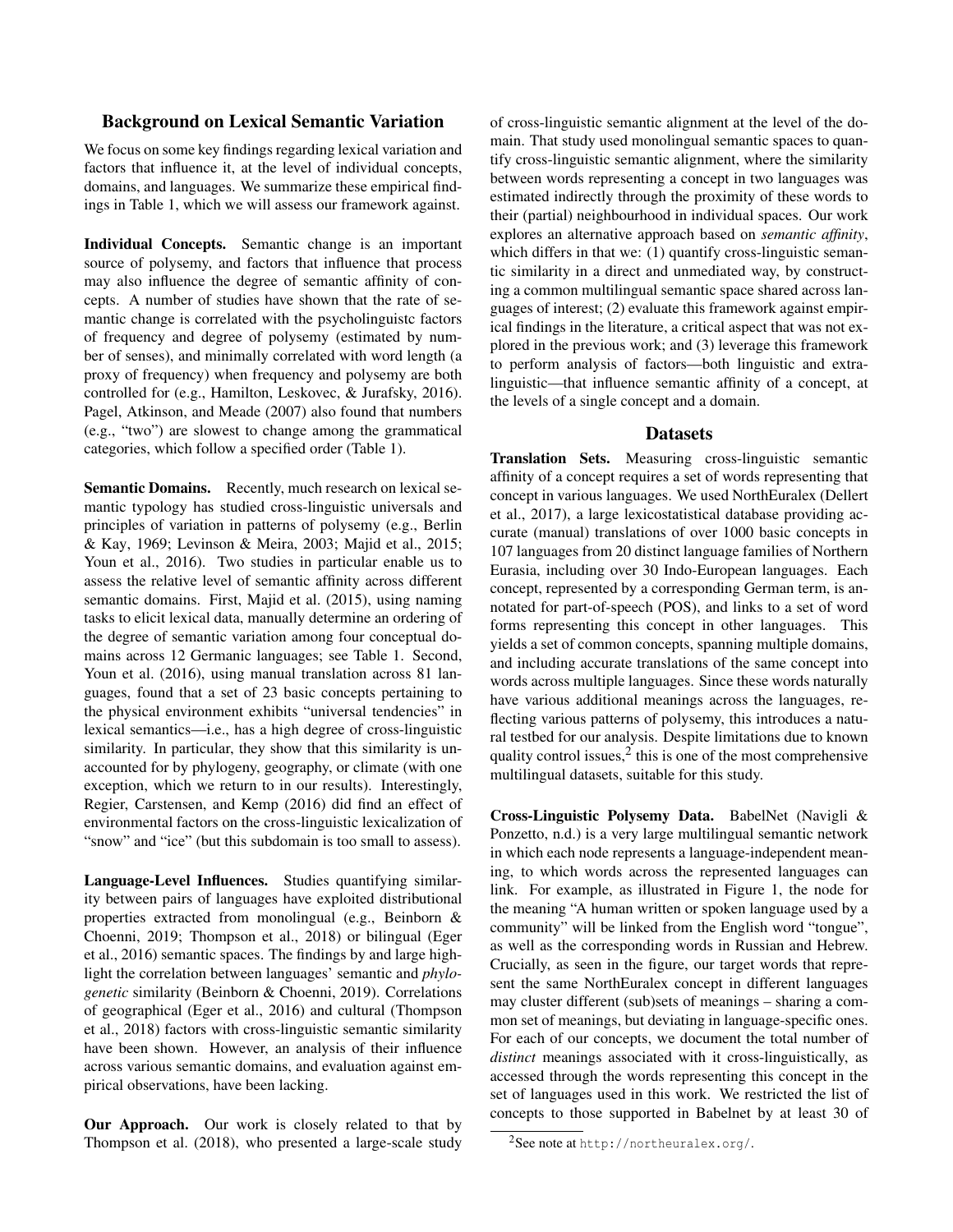| Level of analysis | Summary of empirical findings from the literature                                                                    |
|-------------------|----------------------------------------------------------------------------------------------------------------------|
| Individual        | Rate of semantic change correlates with frequency (-), polysemy (+), word length ( $\approx$ 0)                      |
| concepts          | Lexical evolution rate: number <pro.<adv.<noun<verb<adj.<conj.<prep.< td=""></pro.<adv.<noun<verb<adj.<conj.<prep.<> |
| Semantic          | Semantic variation: Color, Body Parts <containers<spatial relations<="" td=""></containers<spatial>                  |
| domains           | Universal tendencies in lexicalizing basic concepts of the physical environment                                      |
| Language-level    | Language phylogeny correlates with semantic similarity across languages                                              |
| influences        | Environmental factors (geography/climate) influence lexical semantic typology                                        |

Table 1: Condensed summary of recent findings on lexical semantic typology to which we compare our approach.

the 35 languages considered in this study (i.e., at least 30 of languages have a corresponding word-form entity in the database). This results in 697 concepts across many domains.

## Computational Framework

Our goal is to measure the degree of semantic similarity of the corresponding words for a concept across many languages. We adopt a distributional semantics approach given the success of such models in capturing subtleties of word meaning (e.g., Hollis & Westbury, 2016; Pereira, Gershman, Ritter, & Botvinick, 2016). We construct *multilingual* common semantic spaces that enable the projection of words from multiple languages into a shared space (e.g., Conneau, Lample, Ranzato, Denoyer, & Jégou, 2017). Specifically, words in different languages that have roughly the same meaning are brought close to each other within a single vector space. For a given concept, we operationalize its semantic affinity across languages by the degree of similarity of the corresponding words' representations in the common semantic space. This notion of affinity can be extended to a semantic domain (a collection of concepts) and to languages (across all concepts).

Building a Multilingual Semantic Space. We use the Facebook MUSE framework (Conneau et al., 2017), shown to obtain good results on many tasks (e.g., Artetxe & Schwenk, 2019; Beinborn & Choenni, 2019), for construction of a multilingual semantic space. The model uses a set of automatically extracted bilingual dictionaries between pairs of languages to project monolingual word representations in two languages onto a common space. It does so while optimizing the mutual proximity of representations of an automatically extracted set of translation equivalents (words referring to the same entity; e.g., English "apple", French "pomme"). Using English as a pivot language, the procedure can then be scaled to any number of languages L, assuming an English– L bilingual dictionary, and ultimately resulting in a common massively multilingual semantic space. Further details on this procedure can be found in Appendix A.

For building our multilingual space, we use the set of 35 geographically-diverse languages supported by NorthEuralex, Babelnet and MUSE bilingual dictionaries, and the corresponding fastText monolingual embeddings (Grave, Bojanowski, Gupta, Joulin, & Mikolov, 2018). In training and validation, we excluded the entire set of words representing our target concepts from the list of translation equivalents whose proximity is optimized by MUSE in creating the common embedding space. Figure 2 illustrates that different concepts can have differing degrees of crosslinguistic similarity in the resulting common semantic space.



Figure 2: t-SNE projections of multilingual embeddings, corresponding to English terms "daughter" and "edge".

Quantifying Semantic Affinity. The semantic affinity of a concept w.r.t. a set of languages amounts to the mutual proximity of embeddings representing the concept across various languages; that is, the "tighter" the cluster of embeddings, the more (cross-linguistically) similar the concept is (cf. Figure 2). Formally, given a concept c and a set of N word forms representing c across a set of languages  $L = \{L_1, L_2, ..., L_N\},\$ we denote its corresponding 300-dimensional vector representations by  $V^c = \{v_1^c, v_2^c, ..., v_N^c\}$ . Using cosine similarity as our similarity metric, we compute the centroid of  $V^c$  by calculating the average of its constituents. This procedure results in a vector in the direction of the cluster centroid:

Cent(V<sup>c</sup>) = 
$$
\frac{1}{N} \sum_{i} v_i^c
$$
, i<sub>∈</sub>[1..N], ||v<sub>i</sub><sup>c</sup>||=1 (1)

We then estimate cross-linguistic semantic affinity of c with respect to *L* by computing its *cluster density*, specifically, we average over individual words' cosine similarities to the (virtual) cluster centroid in Equation 1 ( $i \in [1..N]$ ):

$$
SemAff(V^{c}) = \frac{1}{N} \sum_{i} cos(v_{i}^{c}, Cent(V^{c}))
$$
 (2)

Intuitively, semantic affinity mirrors the extent of meaning similarity of a concept as expressed across a set of languages. For example, as expected from Figure 2, we find higher semantic affinity for the concept corresponding to "daughter" (0.766) than for that corresponding to "edge" (0.572).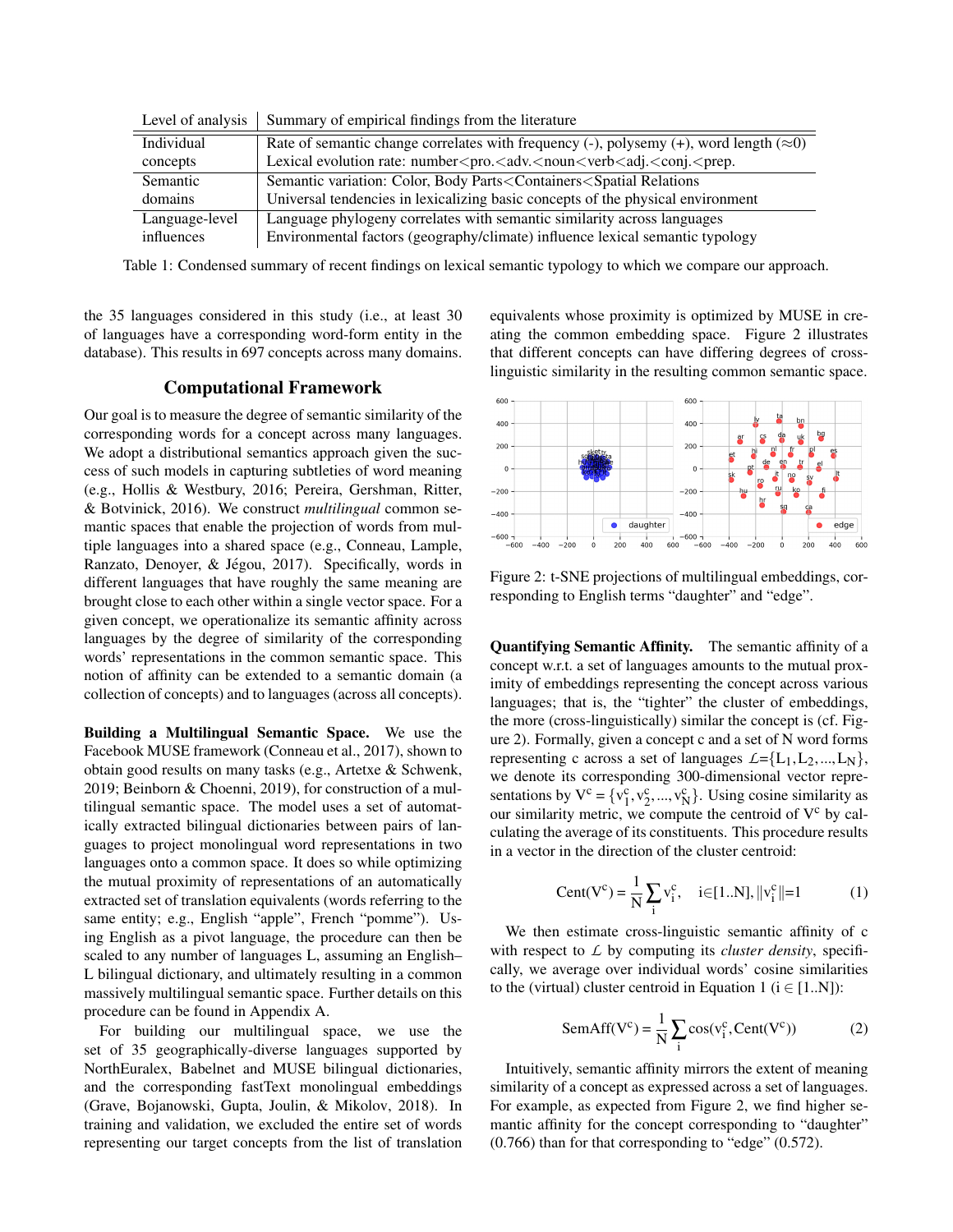### Results on Concepts and Domains

We first evaluate how well our measure of cross-linguistic semantic affinity matches empirical findings at the level of individual concepts and semantic domains (Table 1).

### Semantic Affinity of Concepts

We hypothesize that factors that play a role in lexical semantic change (within a language) may also influence the degree of semantic affinity across languages. We thus suggest the following variables as predictors of cross-linguistic affinity:

Mean Word Rank. We derive a ranked list of the top-N words in each language using frequencies recorded in word $freq<sup>3</sup>$  For a given concept c, we then average the ranks of its corresponding words across the languages.<sup>4</sup>

Degree of Polysemy. We computed the total number of unique senses of the words associated with a concept across our languages (see the Datasets section for details).

Mean Word Length. We computed the average length of word forms corresponding to a concept across our languages.

We perform multiple regression analysis using the semantic affinity of concepts (SemAff, Equation 2) as the dependent variable, and the predictors above as independent variables; see Table 2. All variables together explain nearly 40% (adj.  $r^2$ =0.381) of the variance. Our results are in line with previous findings on the relation of these psycholinguistic variables to semantic change (cf. Table 1), as we expected since lexical evolution is an important source of polysemy. Mean word rank is negatively correlated with semantic affinity, implying that less frequently used concepts have lower crosslinguistic semantic affinity. As well, concepts with a higher degree of polysemy exhibit higher cross-linguistic semantic diversity. Finally, mean word length shows the weakest correlation with affinity among the variables.

| predictor          | $\text{coef.}(\beta \times 10)$ | std err $(\beta)$ | t-stat    |
|--------------------|---------------------------------|-------------------|-----------|
| coeff              | 6.615                           | 0.001             | 445.747   |
| mean word rank     | $-0.242$                        | 0.002             | $-13.294$ |
| degree of polysemy | $-0.200$                        | 0.002             | $-16.037$ |
| mean word length   | 0.129                           | 0.001             | 8.640     |

Table 2: Multiple regression analysis. The response variable is concept semantic affinity, a real value in the 0–1 range.  $p < .001$  in all cases.

We further computed cross-linguistic semantic affinity for various POS categories; that is, by averaging SemAff over concepts that share the same POS in the NorthEuralex dataset, requiring a minimum of five concepts per tag. Table 3 (left) reports the results. Here too we find that our relative rankings replicate the relative stability over time of these categories as found by Pagel et al. (2007), with a single exception of a swap in ordering between verbs and nouns (cf. Table 1).

To provide a fine-grained qualitative view of our framework, we visualize semantic affinities of 10 common concepts in the domain of kinship. Figure 3 reveals an interesting symmetry in this domain. Specifically, semantic affinity is higher for kin terms that are more closely related to ego than those farther away, and this trend is symmetric between male and female kin types. Concretely, "aunt" and "uncle" (and "grandmother" and "grandfather") show the lowest semantic affinity across languages, in comparison to the closer kin relations such as children, siblings, and parents of ego. This observation is consistent with independent empirical findings suggesting that remote kin terms, e.g., "aunt" and "uncle", are most often extended to unrelated persons (Ballweg, 1969).



Figure 3: Semantic affinity of kinship female and male terms located by their relatedness to ego (left-to-right).

#### Semantic Affinity across Domains

We derive cross-linguistic semantic affinity at the level of a domain by averaging the SemAff of its individual concepts. We use semantic domains similar<sup>5</sup> to those used by Majid et al. (2015) and Pagel et al. (2007), as well as the set of 23 concepts analysed by Youn et al. (2016), denoting this of words set as the "Youn et al. Set" hereafter.

Table 3 (right) reports the SemAff of each domain along with its number of concepts. The results generally support fundamental observations in the literature: specifically, that words used for Numerals, Colors, and Body Parts have greater semantic affinity across languages than Spatial Relations (relational words) and Containers (artifacts). Our approach thereby provides additional empirical evidence for theoretically-motivated hypotheses on the nature of lexical semantic structure across semantic domains. However, our findings do not strictly mirror the results reported by Majid et al. (2015), e.g., spatial relations and containers are ranked in the opposite order; that, possibly due to the slightly different set of concepts in both categories, and the much larger set of languages used in our experiment. The relatively high affinity of the Youn et al. Set reflects the empirical finding by Youn et al. (2016) regarding the *universal semantic structure* of the underlying set of words—a finding that our results suggest does not systematically generalize to additional domains.

<sup>3</sup>https://pypi.org/project/wordfreq/

<sup>&</sup>lt;sup>4</sup>Word frequency (which strictly correlates with rank in a language) is incomparable across different languages.

<sup>&</sup>lt;sup>5</sup>Restricted by the set of words used in this study, and by limited availability of data used in previous work.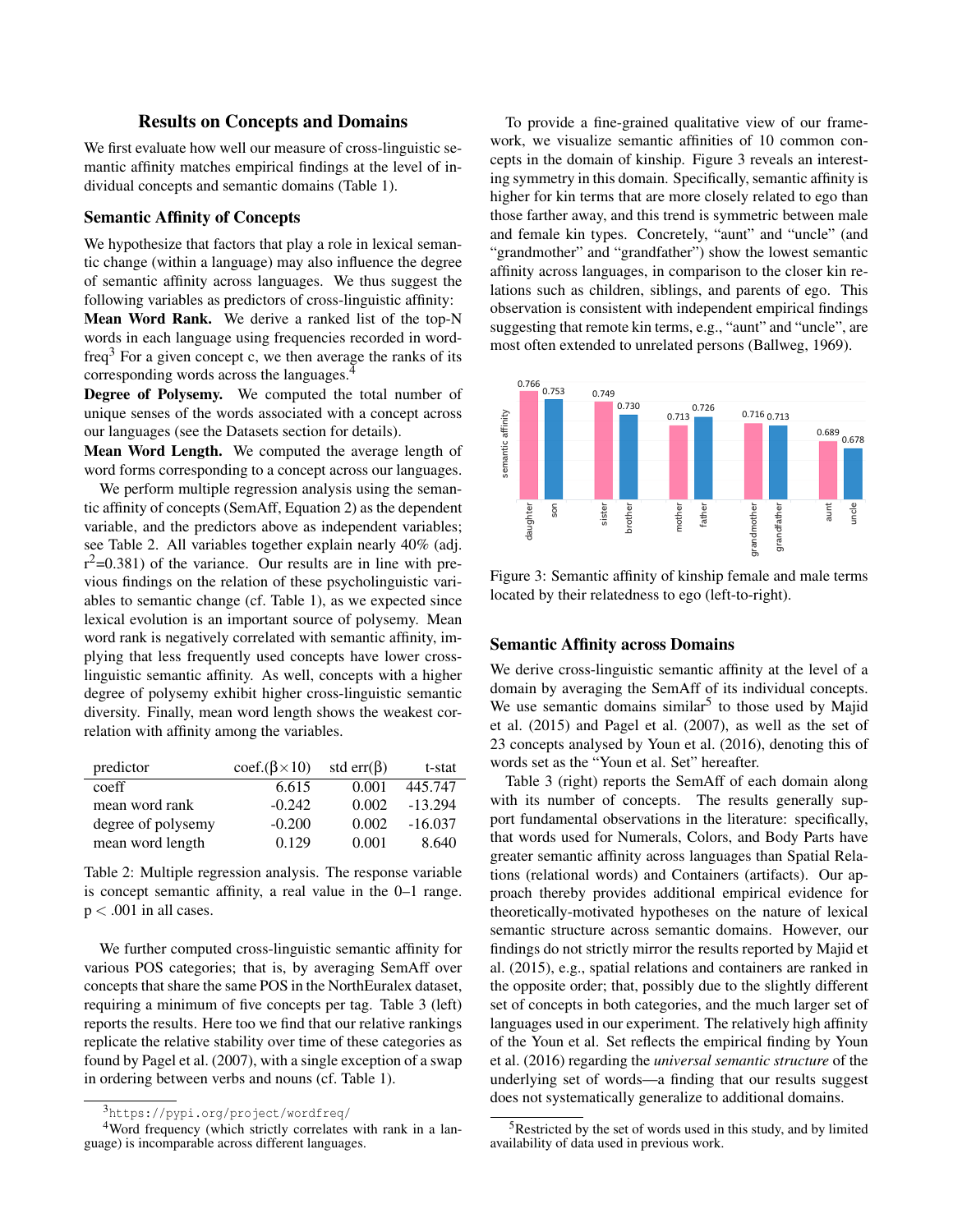| domain             | count          | SemAff | SD. | POS                                     |                | count SemAff | <b>SD</b> |
|--------------------|----------------|--------|-----|-----------------------------------------|----------------|--------------|-----------|
| <b>NUMERAL</b>     | 21             | 0.701  |     | $0.034$   Numerals                      | 21             | 0.701        | 0.034     |
| <b>ADVERB</b>      | 37             |        |     | 0.672 0.050 $\parallel$ Youn et al. Set | 22             | 0.683        | 0.031     |
| <b>VERB</b>        | 204            | 0.668  |     | $0.041$   Colors                        | 9              | 0.675        | 0.028     |
| <b>NOUN</b>        | 474            |        |     | $0.656$ 0.052   Body Parts              | 42             | 0.643        | 0.033     |
| <b>ADJECTIVE</b>   | 102            | 0.645  |     | $0.038$   Spatial Relations             | 8 <sup>8</sup> | 0.621        | 0.043     |
| <b>PREPOSITION</b> | 5 <sup>5</sup> | 0.631  |     | $0.046$   Containers                    | 9              | 0.611        | 0.030     |

Table 3: Cross-linguistic semantic affinity and standard deviation by part-of-speech and domain.

## Results on Language-level Influences

Above we considered semantic affinity of concepts and domains; we can also calculate a measure of semantic affinity between languages (across concepts from a range of domains). As noted earlier, there is much evidence that such broad semantic affinity between languages is correlated with phylogenetic similarity, but the evidence is sparser and less clear regarding the influence of other factors, such as geography and climate. Here, we extend both these strands of work, by considering the influence of phylogeny, geography, and/or climate on a large scale sample of concepts and domains across languages. We expect genealogical similarities between languages to be predictive of their semantic affinity. Moreover, we hypothesize that geography and climate exhibit predictive power on semantic similarity above and beyond genealogy, thereby highlighting the effect of environmental factors on shaping lexical semantic systems.

### Semantic Distance Between Languages

We can measure semantic affinity between two languages w.r.t. a single concept as the cosine similarity between the projection of the two words representing that concept onto our common semantic space. We then define semantic affinity between two languages across a set of concepts as the average such similarity across the individual concepts. Finally, to align with terminology in the literature on phylogenetic *distance* (as opposed to similarity), we convert this semantic affinity measure to a semantic distance by subtracting it from 1. Then, given a set of concepts *C*, semantic distance (SDist) between two languages  $L_i$  and  $L_i$  w.r.t.  $C$  is defined as:

$$
SDist(L_i, L_j) = 1 - \frac{1}{|C|} \sum cos(v_i^c, v_j^c), \quad c \in C
$$
 (3)

We limit the following analysis to 22 IE languages in our set,<sup>6</sup> which have well-established historical data.

### Phylogenetic and Environmental Factors

We use a well-accepted tree (Gray & Atkinson, 2003) for computing phylogenetic distances between pairs of languages. We define phylogenetic distance between two languages as their (unweighted) path length in the tree. We further model two environmental factors: geographical and climate distances between languages.We model languagepairwise geographical distance as the Euclidean distance between their corresponding (longitude, latitude) coordinates in the NorthEuralex database. We model language-pairwise climate distance as the Euclidean distance between their climate vectors. These vectors are formed from *temperature* and *precipitation* data in a climate database (Kottek, Grieser, Beck, Rudolf, & Rubel, 2006). For each language, we extract this data from the region whose (longitude, latitude) coordinates are closest to those of the language in NorthEuralex.

#### Language-level Results and Discussion

Pairwise correlations show that the three predictor variables—phylogeny (PHY), geography (GEO), and climate (CLM)—are correlated with each other as expected: a high correlation between PHY and GEO (Pearson's  $r = 0.559$ ; genetically related languages are often close in space), and between GEO and CLM (0.807; regions close in space generally have similar climates). Importantly, all three predictors also exhibit a significant association with semantic distance (SDist): 0.402 for PHY, 0.518 for GEO and 0.516 for CLI. Notably, a higher correlation of SDist is found with geographical and climate predictors than with phylogenetic distance, suggesting that these have a considerable effect on lexical semantic structure.

We next perform a multiple regression analysis to estimate the relative contribution of each of the three factors to predicting language-pair semantic distance. The three independent variables together explain 30% of SDist variance (adj.  $r^2$ =0.301); Table 4 reports the details. Although all predictors share similar coefficients, the highest coefficient is assigned to climate distance, implying its substantial predictive power on semantic diversity of concepts in our data. The contribution of geographical distance appears only marginally significant, likely due to its interaction with climate.

|            | coeff.              | std err |         |         |
|------------|---------------------|---------|---------|---------|
| predictor  | $(\beta \times 10)$ | (B)     | t-stat  | pval    |
| coeff      | 5.589               | 0.003   | 202.396 | < 0.001 |
| <b>PHY</b> | 0.086               | 0.003   | 2.587   | 0.005   |
| <b>GEO</b> | 0.087               | 0.006   | 1.452   | 0.063   |
| CLM.       | 0.141               | 0.006   | 2.505   | 0.006   |

Table 4: Multiple regression analysis predicting SDist.

Evidence beyond Language Phylogeny. We hypothesize that the effects of environmental factors (GEO and CLM) are

<sup>6</sup>We excluded English and Spanish because their widespread native use prevents isolating their geographic and climate data.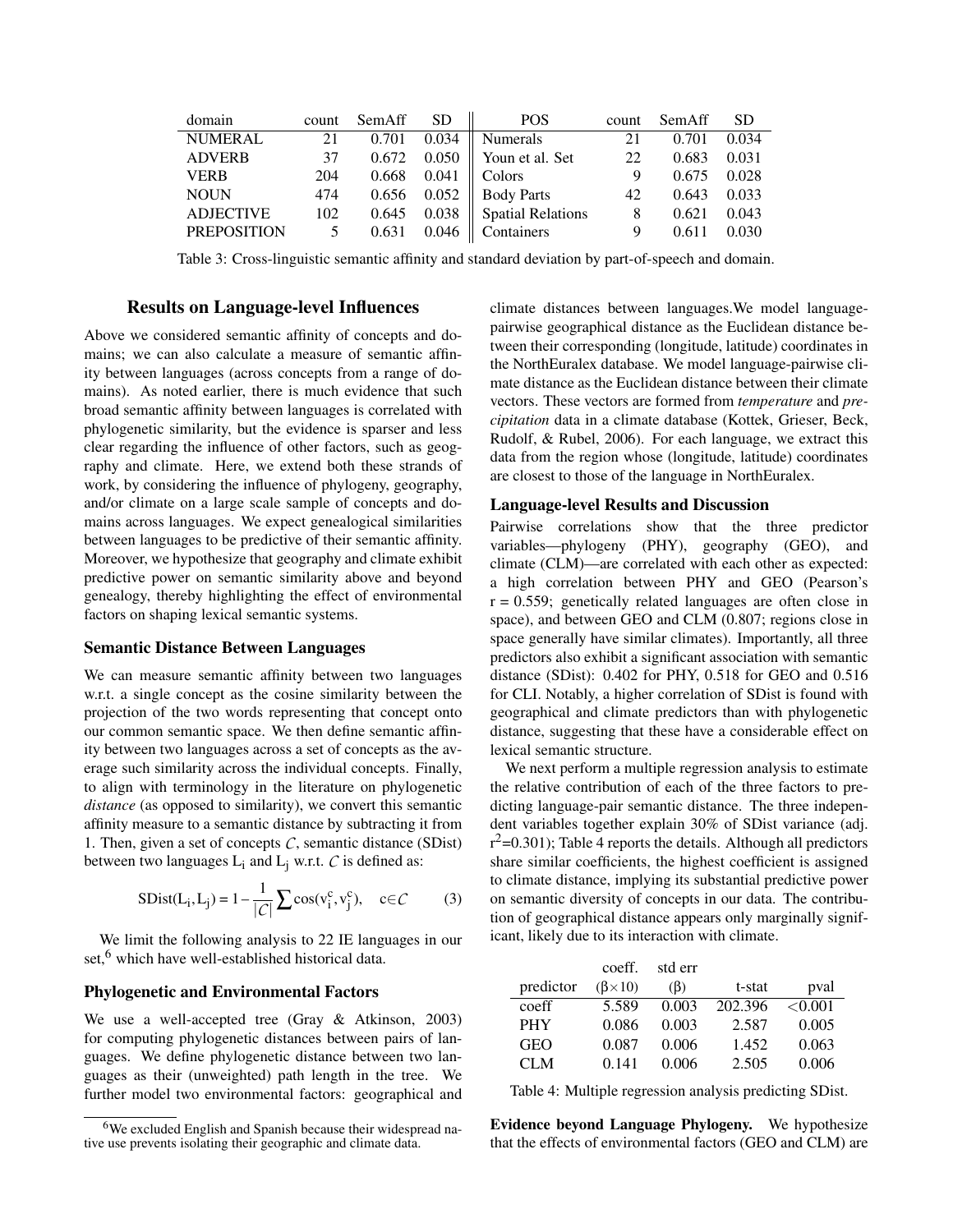

Figure 4: Partial correlation tests across focused domains. Each bar shows the correlation of language-pair SDist with one of the factors (PHY, GEO, and CLM) while controlling for the other two. Empty bars show non-sig. correlation ( $p>0.05$ ).

not uniformly distributed across domains: we expect them to be most evident in concepts that are more subject to interpretation associated with environmental conditions. We construct focused sets of concepts that represent a variety of semantic domains presumed to be affected by environmental factors to a varying extent. For example, the Clothing domain includes words like "shirt", "cap" and "boot"; Motion&Activity includes words like "ski", "boat", "sway"; and the Weather domain includes words like "cloud", "frost" and "thunder". We perform partial correlation tests of the predictive power of each of the predictors—PHY, GEO and CLM on pairwise language distance within each domain (while controlling for the other two). Figure 4 presents the results.

Our methodology reveals an intricate interaction between the semantic domains and the influencing factors. We found that each factor—not just phylogeny—plays a non-trivial role in explaining the cross-language semantic affinities, and our results are in accord with some independent findings from the literature. In particular, phylogeny is the strongest and the only significant predictor in the domain of Body Parts. This finding is consistent with evidence that semantic shifts in body-part terms provide important clues to proto-language reconstruction (Matisoff, 1985). In contrast, we observed that phylogeny alone is not sufficient to account for affinity of Clothing, where climate would naturally co-shape the semantic typology. Additionally, geography is a salient factor in the domains of Kinship and Numerals, which relates to findings that suggest kinship networks vary along geographical areas (Murphy, 2008), and that numeral systems in a language family are shaped by areal diffusion (Epps, 2005). Finally, the significant effect of climate on the Youn et al. Set—a domain that is reported to exhibit cross-linguistic "universals" mirrors their own finding that the split of languages by *humid* and *arid* areas was an exceptional case to their universal semantics hypothesis (cf. Youn et al., 2016).

### **Conclusions**

Lexical semantic typology reflects both variation and commonalities in the patterns of polysemy across languages. We proposed a principled and large-scale approach to the study of cross-linguistic lexical semantic structure at the levels of individual concept and semantic domain. We evaluated our framework against existing findings in previous studies, demonstrating results that conform to established fundamentals pertaining to semantic variation across languages. Through the analysis of a subset of Indo-European languages, our framework discovered that extra-linguistic factors of geography and climate carry over explanatory value regarding semantic variation between languages—above and beyond genealogical relations. Our work suggests that the environment may play an important role in explaining the crosslinguistic variation in polysemy.

Despite these advances, our approach is currently limited by the reliance on a manually curated dataset to provide the translation equivalents across languages of the concepts we investigate. In the future, we plan to apply our framework on translation equivalents extracted automatically (e.g., via word alignment in bilingual corpora), thereby extending it to additional concepts and languages.

### Acknowledgements

ER and SS are funded through NSERC grant RGPIN-2017- 06506 to SS. YX is funded through an NSERC Discovery Grant, a SSHRC Insight Grant, and a Connaught New Researcher Award.

### References

- Artetxe, M., & Schwenk, H. (2019). Massively multilingual sentence embeddings for zero-shot cross-lingual transfer and beyond. *TACL*, *7*, 597–610.
- Ballweg, J. A. (1969). Extensions of meaning and use for kinship terms. *American Anthropologist*, *71*(1), 84–87.